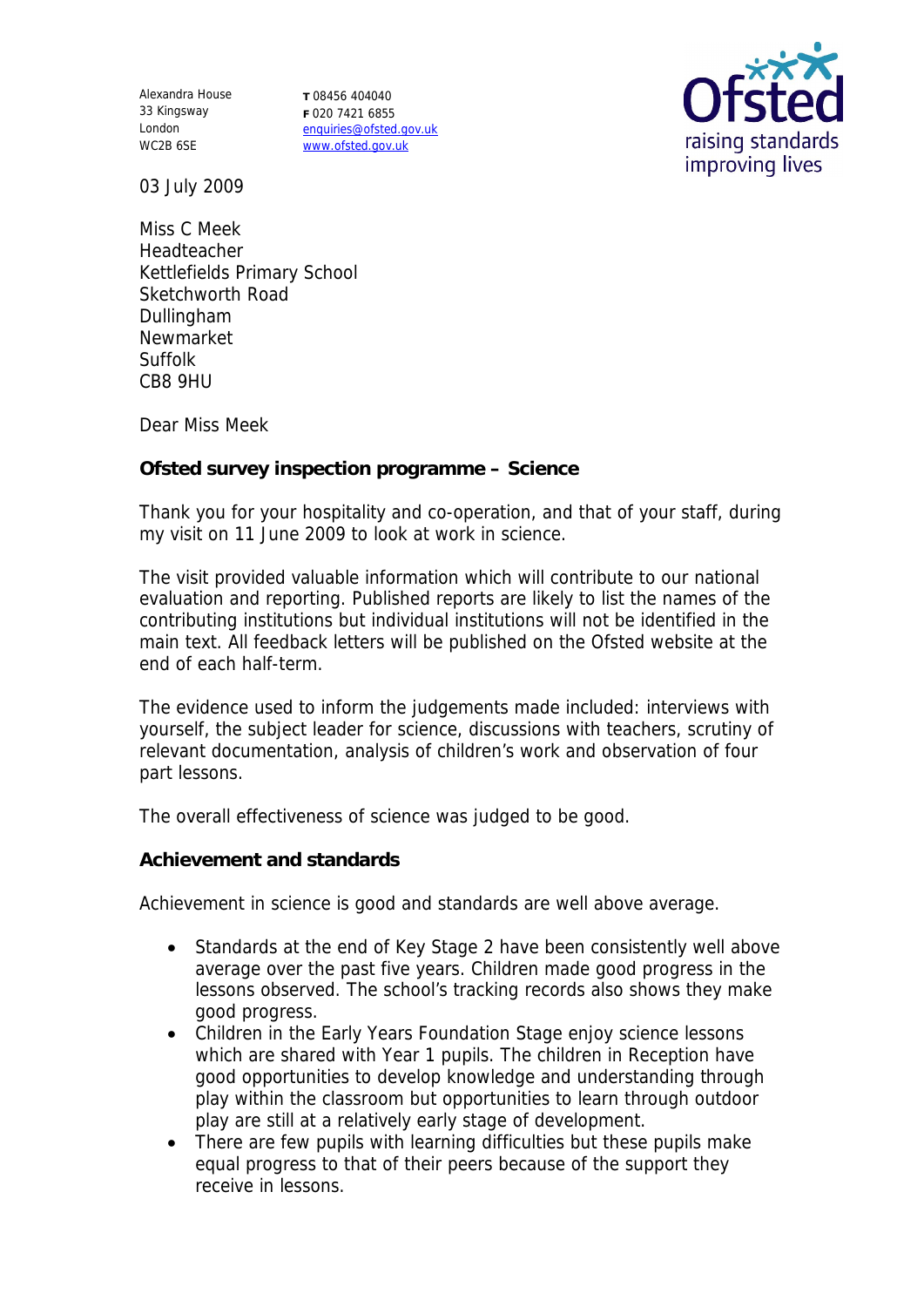## **Quality of teaching and learning of science**

The quality of teaching and learning in science is good.

- All the lessons observed emphasised the investigative skills of science. Pupils enjoyed their lessons. Lessons were consistently well planned and organised and pupils' learning was enhanced by the teachers' clear objectives for what they wanted pupils to learn. Work was differentiated for pupils of different abilities and less able pupils were well supported by teaching assistants and parent helpers.
- Despite the children's good progress, even more could be expected of them in the development of their science skills by way of their greater involvement in planning, organising and conducting investigations.

**Quality of the science curriculum**

The quality of the science curriculum is good.

- The science curriculum meets the requirements of the Programmes of Study and is firmly based on developing the investigative skills of science through experimentation.
- The school makes appropriate use of the local environment to enhance learning in science through visits and study trips and it has plans to further develop its extensive site, including better outdoor provision for children in the Early Years Foundation Stage. Some after-school clubs, such as the nature club, have a leaning towards science.
- The school has made a start on developing the curriculum to link subjects together in a way that makes learning core skills more meaningful to the pupils. It is considering using the curriculum time freed up by teaching core skills through other subjects to allow more extended work in science-and humanities-led projects.

**Leadership and management of science**

The leadership and management of science are good.

- You provide a good oversight of performance in science and monitor the progress of pupils well, regularly discussing the progress of the pupils with their teachers.
- The science subject leader is well qualified in science and provides effective support for science with other members of staff. The staff work well as a team and have a consistent approach to the teaching of science.
- Although science is not a priority for the school's development plans, you acknowledge that it could be a vehicle to raise expectations of what pupils achieve, especially for the more able pupils.

**Areas for improvement, which we discussed, included:**

 developing flexibility in the science curriculum to provide more time for extended investigations